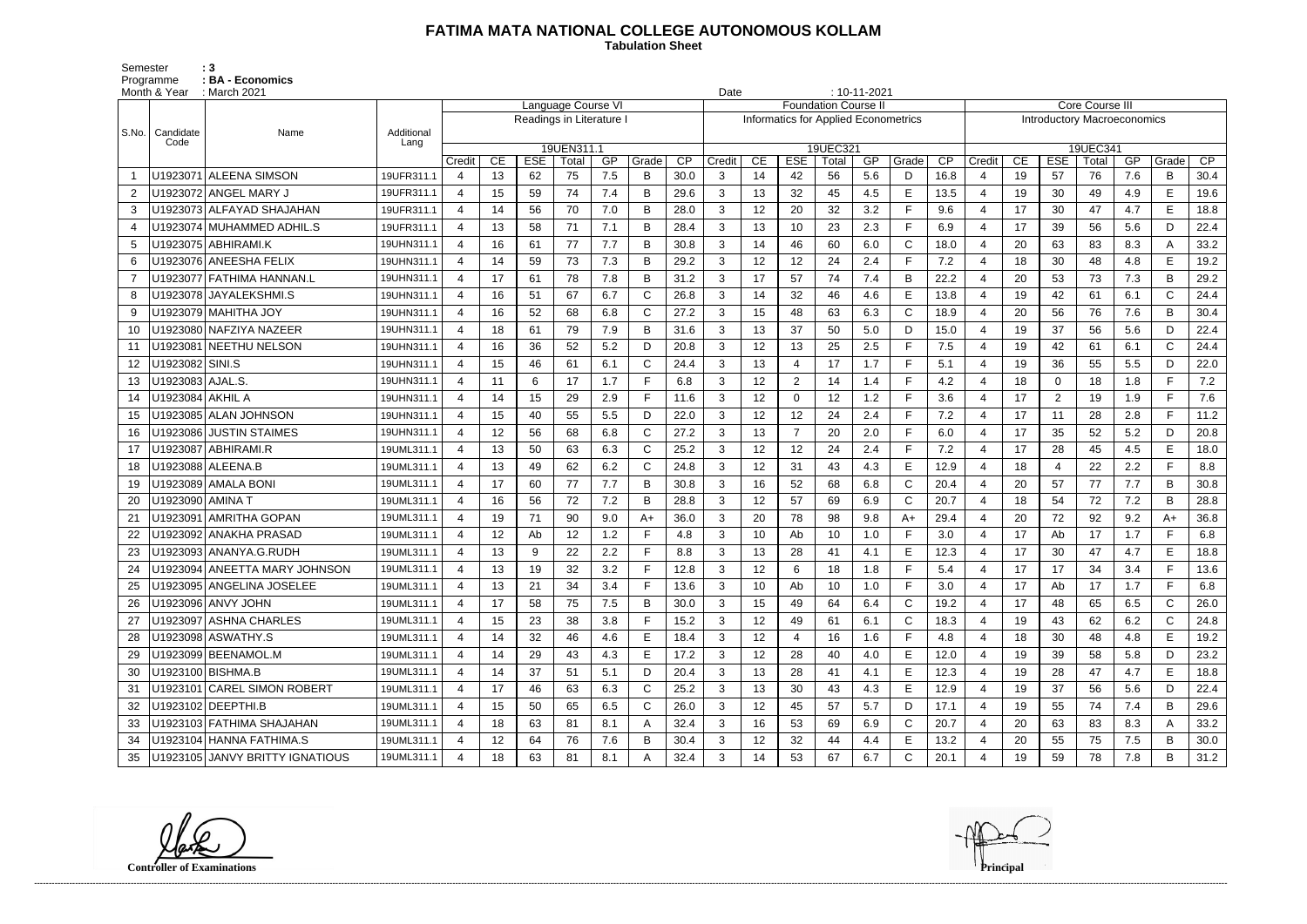|           |                       |                             | Language Course VI |                |                  |              |                          |     |       | <b>Foundation Course II</b> |                                             |    |                |                 |     |             | Core Course III |                          |                                    |                |          |     |              |      |  |
|-----------|-----------------------|-----------------------------|--------------------|----------------|------------------|--------------|--------------------------|-----|-------|-----------------------------|---------------------------------------------|----|----------------|-----------------|-----|-------------|-----------------|--------------------------|------------------------------------|----------------|----------|-----|--------------|------|--|
|           |                       |                             |                    |                |                  |              | Readings in Literature I |     |       |                             | <b>Informatics for Applied Econometrics</b> |    |                |                 |     |             |                 |                          | <b>Introductory Macroeconomics</b> |                |          |     |              |      |  |
| $ $ S.No. | Candidate<br>Code     | Name                        | Additional         |                |                  |              |                          |     |       |                             |                                             |    |                |                 |     |             |                 |                          |                                    |                |          |     |              |      |  |
|           |                       |                             | Lang               |                |                  |              | 19UEN311.1               |     |       |                             |                                             |    |                | 19UEC321        |     |             |                 |                          |                                    |                | 19UEC341 |     |              |      |  |
|           |                       |                             |                    | Credit         | CE               | <b>ESE</b>   | Total                    | GP  | Grade | CP                          | Credit                                      | CE | <b>ESE</b>     | Total           | GP  | Grade       | CP              | Credit                   | CE                                 | <b>ESE</b>     | Total    | GP  | Grade        | CP   |  |
| 36        |                       | U1923106 JINCY JOY          | 19UML311.1         | $\overline{4}$ | 16               | 59           | 75                       | 7.5 | B     | 30.0                        | 3                                           | 13 | 49             | 62              | 6.2 | $\mathbf C$ | 18.6            | 4                        | 20                                 | 54             | 74       | 7.4 | B            | 29.6 |  |
| 37        |                       | U1923107 JOSHNA JOSEPH      | 19UML311.1         | 4              | 12               | 28           | 40                       | 4.0 | E     | 16.0                        | 3                                           | 12 | 6              | 18              | 1.8 | F           | 5.4             | 4                        | 19                                 | 30             | 49       | 4.9 | E            | 19.6 |  |
| 38        |                       | U1923108 KEERTHANA K        | 19UML311.1         | $\overline{a}$ | 17               | 53           | 70                       | 7.0 | B     | 28.0                        | 3                                           | 13 | 54             | 67              | 6.7 | C           | 20.1            | 4                        | 19                                 | 51             | 70       | 7.0 | B            | 28.0 |  |
| 39        | U1923109 MEGHA J      |                             | 19UML311.1         | $\overline{4}$ | 13               | 14           | 27                       | 2.7 | Е     | 10.8                        | 3                                           | 12 | 13             | 25              | 2.5 | F           | 7.5             | 4                        | 19                                 | 21             | 40       | 4.0 | F.           | 16.0 |  |
| 40        |                       | U1923110 MERLIN VITUS       | 19UML311.1         | 4              | 18               | 57           | 75                       | 7.5 | B     | 30.0                        | 3                                           | 15 | 46             | 61              | 6.1 | $\mathsf C$ | 18.3            | $\overline{4}$           | 20                                 | 40             | 60       | 6.0 | $\mathsf{C}$ | 24.0 |  |
| 41        |                       | U1923111 NAJIYA S           | 19UML311.1         | 4              | 17               | 48           | 65                       | 6.5 |       | 26.0                        | 3                                           | 14 | 59             | 73              | 7.3 | B           | 21.9            | $\overline{4}$           | 20                                 | 61             | 81       | 8.1 |              | 32.4 |  |
| 42        |                       | U1923112 NAVYA S            | 19UML311.1         | 4              | 17               | 51           | 68                       | 6.8 | C     | 27.2                        | 3                                           | 14 | 34             | 48              | 4.8 | E           | 14.4            | 4                        | 19                                 | 52             | 71       | 7.1 | B            | 28.4 |  |
| 43        | U1923113 PINKY.J      |                             | 19UML311.1         | 4              | 14               | 30           | 44                       | 4.4 | Е     | 17.6                        | 3                                           | 13 | 35             | 48              | 4.8 | E           | 14.4            | 4                        | 18                                 | 24             | 42       | 4.2 |              | 16.8 |  |
| 44        |                       | U1923114 RENJANA RENJAN     | 19UML311.1         | 4              | 17               | 48           | 65                       | 6.5 | С     | 26.0                        | 3                                           | 14 | 54             | 68              | 6.8 | $\mathsf C$ | 20.4            | 4                        | 20                                 | 62             | 82       | 8.2 | A            | 32.8 |  |
| 45        |                       | U1923115 RESHMI.G           | 19UML311.1         | 4              | 18               | 59           | 77                       | 7.7 | B     | 30.8                        | 3                                           | 13 | 45             | 58              | 5.8 | D           | 17.4            | 4                        | 19                                 | 63             | 82       | 8.2 |              | 32.8 |  |
| 46        |                       |                             | 19UML311.1         | $\overline{4}$ | 15               | 35           | 50                       | 5.0 | D     | 20.0                        | 3                                           | 12 | 11             | 23              | 2.3 | F           | 6.9             | $\overline{4}$           | 19                                 | 32             | 51       | 5.1 | D            | 20.4 |  |
| 47        |                       | U1923117 SANDRA JOSE        | 19UML311.1         | 4              | 16               | Ab           | 16                       | 1.6 | Е     | 6.4                         | 3                                           | 13 | 10             | 23              | 2.3 | F           | 6.9             | 4                        | 11                                 | Ab             | 11       | 1.1 | F.           | 4.4  |  |
| 48        |                       | U1923118 SHEENA NEPOLEAN    | 19UML311.1         | $\overline{4}$ | 17               | 46           | 63                       | 6.3 | C     | 25.2                        | 3                                           | 13 | 14             | 27              | 2.7 | E           | 8.1             | 4                        | 18                                 | 30             | 48       | 4.8 | E            | 19.2 |  |
| 49        | U1923119 SHEMA J      |                             | 19UML311.1         | 4              | 16               | 40           | 56                       | 5.6 | D     | 22.4                        | 3                                           | 15 | 43             | 58              | 5.8 | D           | 17.4            | $\boldsymbol{\Delta}$    | 20                                 | 48             | 68       | 6.8 | $\mathsf{C}$ | 27.2 |  |
| 50        |                       | U1923120 SONIA CHACKO       | 19UML311.1         | 4              | 18               | 63           | 81                       | 8.1 |       | 32.4                        | 3                                           | 14 | 53             | 67              | 6.7 | C           | 20.1            | 4                        | 20                                 | 58             | 78       | 7.8 | B            | 31.2 |  |
| 51        | U1923121   SRUTHI     |                             | 19UML311.1         | $\overline{4}$ | 18               | 55           | 73                       | 7.3 | B     | 29.2                        | 3                                           | 14 | 62             | 76              | 7.6 | B           | 22.8            | $\overline{4}$           | 20                                 | 57             | 77       | 7.7 | B            | 30.8 |  |
| 52        |                       | U1923123 VIMALA.V           | 19UML311.1         | 4              | 15               | 41           | 56                       | 5.6 | D     | 22.4                        | 3                                           | 12 | 30             | 42              | 4.2 | E           | 12.6            |                          | 19                                 | 48             | 67       | 6.7 | $\mathsf{C}$ | 26.8 |  |
| 53        |                       | U1923124 AADARSH R PILLAI   | 19UML311.1         | 4              | 15               | 41           | 56                       | 5.6 | D     | 22.4                        | 3                                           | 12 | 29             | 41              | 4.1 | E           | 12.3            | 4                        | 16                                 | 19             | 35       | 3.5 |              | 14.0 |  |
| 54        |                       | U1923126 AKHIL RAMESH       | 19UML311.1         | $\overline{4}$ | 14               | 24           | 38                       | 3.8 |       | 15.2                        | 3                                           | 12 | 28             | 40              | 4.0 | E           | 12.0            | 4                        | 16                                 | 20             | 36       | 3.6 | F.           | 14.4 |  |
| 55        | U1923127 ANAND B      |                             | 19UML311.1         | 4              | 15               | 46           | 61                       | 6.1 | С     | 24.4                        | 3                                           | 12 | 36             | 48              | 4.8 | E           | 14.4            | 4                        | 16                                 | 47             | 63       | 6.3 | $\mathsf{C}$ | 25.2 |  |
| 56        |                       | U1923128 ANUSH ALEX         | 19UML311.1         | $\overline{4}$ | 15               | 44           | 59                       | 5.9 | D     | 23.6                        | 3                                           | 18 | 70             | 88              | 8.8 | A           | 26.4            | $\overline{\mathbf{4}}$  | 20                                 | 64             | 84       | 8.4 |              | 33.6 |  |
| 57        | U1923129 BIJITH.B     |                             | 19UML311.1         | 4              | 13               | 6            | 19                       | 1.9 | Е     | 7.6                         | 3                                           | 12 |                | 13              | 1.3 | F           | 3.9             | $\overline{4}$           | 16                                 | $\overline{7}$ | 23       | 2.3 | F.           | 9.2  |  |
| 58        |                       | U1923130   JAGAN L PANICKAR | 19UML311.1         | 4              | 13               | 28           | 41                       | 4.1 | Е     | 16.4                        | 3                                           | 12 | $\overline{2}$ | 14              | 1.4 | E           | 4.2             | 4                        | 15                                 |                | 16       | 1.6 | E.           | 6.4  |  |
| 59        | U1923131 KEVIN Y      |                             | 19UML311.1         | 4              | 13               | 50           | 63                       | 6.3 | C     | 25.2                        | 3                                           | 12 |                | 16              | 1.6 | E           | 4.8             |                          | 16                                 | 57             | 73       | 7.3 | B            | 29.2 |  |
|           | 60   U1923132 LENIN J |                             | 19UML311.1         | 4              | 13 <sup>13</sup> | 14           | 27                       | 2.7 | Е     | 10.8                        | З                                           | 12 |                | 13              | 1.3 | Е           | 3.9             | $\boldsymbol{\varDelta}$ | 15                                 | 11             | 26       | 2.6 | Е            | 10.4 |  |
| 61        |                       | U1923133 MADHAN.S.KUMAR     | 19UML311.1         | $\overline{4}$ | 12               | $\mathbf{1}$ | 13                       | 1.3 | F     | 5.2                         | 3                                           | 10 | Ab             | 10 <sup>°</sup> | 1.0 | F           | 3.0             | 4                        | 15                                 |                | 16       | 1.6 | F.           | 6.4  |  |
| 62        |                       | U1923134 MIDHUN LAL         | 19UML311.1         | 4              | 13               | 13           | 26                       | 2.6 |       | 10.4                        | 3                                           | 12 | 5              | 17              | 1.7 | F           | 5.1             | 4                        | 16                                 | $\overline{7}$ | 23       | 2.3 |              | 9.2  |  |
| 63        |                       | U1923135 PRASANTH O S       | 19UML311.1         | 4              | 13               | 23           | 36                       | 3.6 |       | 14.4                        | 3                                           | 11 | 13             | 24              | 2.4 | F           | 7.2             | 4                        | 15 <sub>15</sub>                   | 5              | 20       | 2.0 |              | 8.0  |  |
| 64        |                       | U1923136 ROSHAN B           | 19UML311.1         | $\overline{4}$ | 14               | 47           | 61                       | 6.1 | C     | 24.4                        | 3                                           | 12 | 48             | 60              | 6.0 | C           | 18.0            | 4                        | 16                                 | 51             | 67       | 6.7 | $\mathsf{C}$ | 26.8 |  |
| 65        |                       | U1923137 ROSHIN R           | 19UML311.1         | 4              | 13               | 31           | 44                       | 4.4 | Е     | 17.6                        | 3                                           | 12 |                | 13              | 1.3 | F           | 3.9             | 4                        | $15\,$                             | 7              | 22       | 2.2 |              | 8.8  |  |
| 66        |                       | U1923138 SABARINATH J       | 19UML311.1         | 4              | 13               | 41           | 54                       | 5.4 | D     | 21.6                        | 3                                           | 11 | 12             | 23              | 2.3 | F           | 6.9             | 4                        | 15 <sub>15</sub>                   | 32             | 47       | 4.7 | E.           | 18.8 |  |
| 67        | U1923139 SHIJO.S      |                             | 19UML311.1         | 4              | 13               | 22           | 35                       | 3.5 |       | 14.0                        | 3                                           | 12 | 28             | 40              | 4.0 | E           | 12.0            | 4                        | 16                                 | 10             | 26       | 2.6 |              | 10.4 |  |
| 68        | U1923140 SIBIN.P.S    |                             | 19UML311.1         | 4              | 12               |              | 13                       | 1.3 |       | 5.2                         | 3                                           | 11 | $\mathbf{0}$   | 11              | 1.1 | F           | 3.3             | 4                        | 15 <sub>15</sub>                   | 0              | 15       | 1.5 |              | 6.0  |  |
|           |                       | 69   U1923141   SUJITHLAL M | 19UML311.1         |                | 13               | 18           | 31                       | 3.1 |       | 12.4                        | 3                                           | 12 | 16             | 28              | 2.8 | E           | 8.4             |                          | 16                                 | 13             | 29       | 2.9 | F.           | 11.6 |  |

**Controller of Examinations Principal**

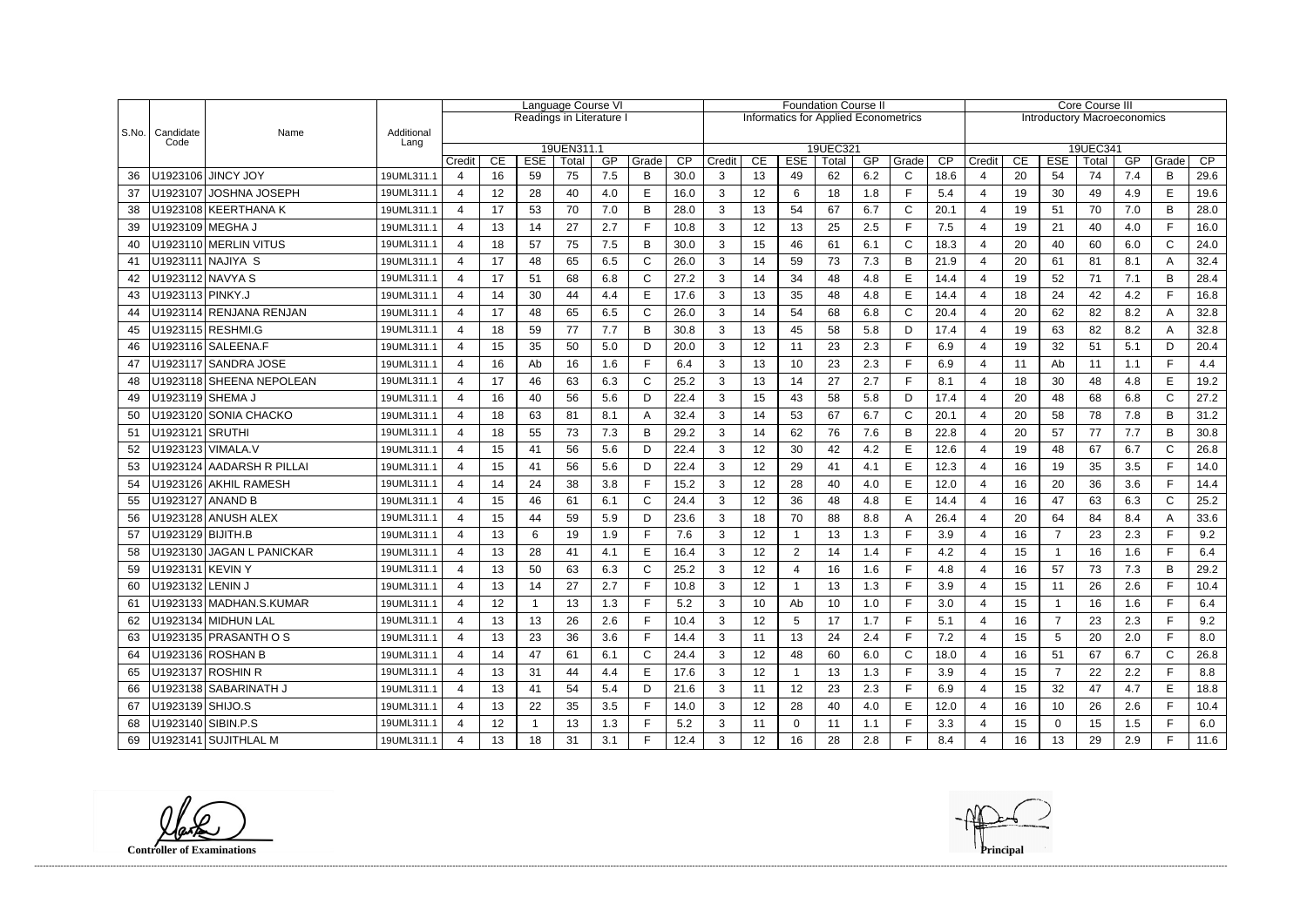|                |                   |                                 |                    | <b>Complementary Course V</b> |                      |                  |                              |           |              |                                     | <b>Complementary Course VI</b> |          |                  |             |     |              |      |  |
|----------------|-------------------|---------------------------------|--------------------|-------------------------------|----------------------|------------------|------------------------------|-----------|--------------|-------------------------------------|--------------------------------|----------|------------------|-------------|-----|--------------|------|--|
|                |                   |                                 |                    |                               |                      |                  | <b>Public Administration</b> |           |              | History of Modern India (1921-1947) |                                |          |                  |             |     |              |      |  |
| S.No.          | Candidate<br>Code | Name                            | Additional<br>Lang |                               |                      |                  |                              |           |              |                                     |                                |          |                  |             |     |              |      |  |
|                |                   |                                 |                    | Credit                        | 19UPS331<br>19UHY331 |                  |                              |           |              |                                     |                                |          |                  |             | GP  | Grade        | CP   |  |
|                |                   | U1923071 ALEENA SIMSON          | 19UFR311.1         | 3                             | CE<br>16             | <b>ESE</b><br>65 | Total<br>81                  | GP<br>8.1 | Grade<br>A   | $\overline{CP}$<br>24.3             | Credit<br>3                    | CE<br>17 | <b>ESE</b><br>52 | Total<br>69 | 6.9 | C            | 20.7 |  |
| $\overline{2}$ |                   | U1923072 ANGEL MARY J           | 19UFR311.1         | 3                             | 13                   | 32               | 45                           | 4.5       | E            | 13.5                                | 3                              | 16       | 38               | 54          | 5.4 | D            | 16.2 |  |
| 3              |                   | U1923073 ALFAYAD SHAJAHAN       | 19UFR311.1         | 3                             | 12                   | 32               | 44                           | 4.4       | E            | 13.2                                | 3                              | 13       | 30               | 43          | 4.3 | E            | 12.9 |  |
| 4              |                   | U1923074 MUHAMMED ADHIL.S       | 19UFR311.1         | 3                             | 12                   | 34               | 46                           | 4.6       | E            | 13.8                                | 3                              | 12       | 42               | 54          | 5.4 | D            | 16.2 |  |
| 5              |                   | U1923075 ABHIRAMI.K             | 19UHN311.1         | 3                             | 15                   | 47               | 62                           | 6.2       | $\mathsf{C}$ | 18.6                                | 3                              | 15       | 55               | 70          | 7.0 | B            | 21.0 |  |
| 6              |                   | U1923076 ANEESHA FELIX          | 19UHN311.1         | 3                             | 13                   | 28               | 41                           | 4.1       | E            | 12.3                                | 3                              | 13       | 45               | 58          | 5.8 | D            | 17.4 |  |
| $\overline{7}$ |                   | U1923077 FATHIMA HANNAN.L       | 19UHN311.1         | 3                             | 18                   | 50               | 68                           | 6.8       | $\mathsf{C}$ | 20.4                                | 3                              | 18       | 60               | 78          | 7.8 | B            | 23.4 |  |
| 8              |                   | U1923078 JAYALEKSHMI.S          | 19UHN311.1         | 3                             | 15                   | 37               | 52                           | 5.2       | D            | 15.6                                | 3                              | 15       | 51               | 66          | 6.6 | C            | 19.8 |  |
| 9              |                   | U1923079 MAHITHA JOY            | 19UHN311.1         | 3                             | 16                   | 44               | 60                           | 6.0       | $\mathsf{C}$ | 18.0                                | 3                              | 16       | 48               | 64          | 6.4 | $\mathsf{C}$ | 19.2 |  |
| 10             |                   | U1923080 NAFZIYA NAZEER         | 19UHN311.1         | 3                             | 13                   | 37               | 50                           | 5.0       | D            | 15.0                                | 3                              | 13       | 37               | 50          | 5.0 | D            | 15.0 |  |
| 11             |                   | U1923081 NEETHU NELSON          | 19UHN311.1         | 3                             | 16                   | 47               | 63                           | 6.3       | $\mathsf{C}$ | 18.9                                | 3                              | 16       | 53               | 69          | 6.9 | $\mathsf{C}$ | 20.7 |  |
| 12             | U1923082 SINI.S   |                                 | 19UHN311.1         | 3                             | 16                   | 31               | 47                           | 4.7       | E            | 14.1                                | 3                              | 16       | 34               | 50          | 5.0 | D            | 15.0 |  |
| 13             | U1923083 AJAL.S.  |                                 | 19UHN311.1         | 3                             | 12                   | 4                | 16                           | 1.6       | E            | 4.8                                 | 3                              | 12       | 5                | 17          | 1.7 | F            | 5.1  |  |
| 14             | U1923084 AKHIL A  |                                 | 19UHN311.1         | 3                             | 12                   | 3                | 15                           | 1.5       | E            | 4.5                                 | 3                              | 12       | 0                | 12          | 1.2 | E            | 3.6  |  |
| 15             |                   | U1923085 ALAN JOHNSON           | 19UHN311.1         | 3                             | 12                   | 28               | 40                           | 4.0       | E            | 12.0                                | 3                              | 12       | 32               | 44          | 4.4 | E            | 13.2 |  |
| 16             |                   | U1923086 JUSTIN STAIMES         | 19UHN311.1         | 3                             | 12                   | 32               | 44                           | 4.4       | E            | 13.2                                | 3                              | 12       | 28               | 40          | 4.0 | E            | 12.0 |  |
| 17             |                   | U1923087 ABHIRAMI.R             | 19UML311.1         | 3                             | 14                   | 46               | 60                           | 6.0       | $\mathsf{C}$ | 18.0                                | 3                              | 12       | 56               | 68          | 6.8 | C            | 20.4 |  |
| 18             |                   | U1923088 ALEENA.B               | 19UML311.1         | 3                             | 13                   | 38               | 51                           | 5.1       | D            | 15.3                                | 3                              | 11       | 31               | 42          | 4.2 | E            | 12.6 |  |
| 19             |                   | U1923089 AMALA BONI             | 19UML311.1         | 3                             | 17                   | 58               | 75                           | 7.5       | B            | 22.5                                | 3                              | 15       | 55               | 70          | 7.0 | B            | 21.0 |  |
| 20             | U1923090 AMINA T  |                                 | 19UML311.1         | 3                             | 12                   | 31               | 43                           | 4.3       | E            | 12.9                                | 3                              | 12       | 38               | 50          | 5.0 | D            | 15.0 |  |
| 21             |                   | U1923091 AMRITHA GOPAN          | 19UML311.1         | 3                             | 20                   | 75               | 95                           | 9.5       | $A+$         | 28.5                                | 3                              | 20       | 68               | 88          | 8.8 | Α            | 26.4 |  |
| 22             |                   | U1923092 ANAKHA PRASAD          | 19UML311.1         | 3                             | 13                   | Ab               | 13                           | 1.3       | F            | 3.9                                 | 3                              | 13       | 21               | 34          | 3.4 | F            | 10.2 |  |
| 23             |                   | U1923093 ANANYA.G.RUDH          | 19UML311.1         | 3                             | 15                   | 22               | 37                           | 3.7       | E            | 11.1                                | 3                              | 15       | 36               | 51          | 5.1 | D            | 15.3 |  |
| 24             |                   | U1923094 ANEETTA MARY JOHNSON   | 19UML311.1         | 3                             | 15                   | 21               | 36                           | 3.6       | E            | 10.8                                | 3                              | 15       | 28               | 43          | 4.3 | E            | 12.9 |  |
| 25             |                   | U1923095 ANGELINA JOSELEE       | 19UML311.1         | 3                             | 15                   | Ab               | 15                           | 1.5       | F            | 4.5                                 | 3                              | 14       | Ab               | 14          | 1.4 | F            | 4.2  |  |
| 26             |                   | U1923096 ANVY JOHN              | 19UML311.1         | 3                             | 16                   | 46               | 62                           | 6.2       | $\mathsf{C}$ | 18.6                                | 3                              | 16       | 60               | 76          | 7.6 | В            | 22.8 |  |
| 27             |                   | U1923097 ASHNA CHARLES          | 19UML311.1         | 3                             | 17                   | 21               | 38                           | 3.8       | F            | 11.4                                | 3                              | 17       | 29               | 46          | 4.6 | E            | 13.8 |  |
| 28             |                   | U1923098 ASWATHY.S              | 19UML311.1         | 3                             | 14                   | 28               | 42                           | 4.2       | Е            | 12.6                                | 3                              | 13       | 34               | 47          | 4.7 | E            | 14.1 |  |
| 29             |                   | U1923099 BEENAMOL.M             | 19UML311.1         | 3                             | 16                   | 36               | 52                           | 5.2       | D            | 15.6                                | 3                              | 16       | 43               | 59          | 5.9 | D            | 17.7 |  |
| 30             |                   | U1923100 BISHMA.B               | 19UML311.1         | 3                             | 14                   | 32               | 46                           | 4.6       | E            | 13.8                                | 3                              | 13       | 44               | 57          | 5.7 | D            | 17.1 |  |
| 31             |                   | U1923101 CAREL SIMON ROBERT     | 19UML311.1         | 3                             | 14                   | 33               | 47                           | 4.7       | E            | 14.1                                | 3                              | 14       | 57               | 71          | 7.1 | B            | 21.3 |  |
| 32             |                   | U1923102 DEEPTHI.B              | 19UML311.1         | 3                             | 14                   | 23               | 37                           | 3.7       | F            | 11.1                                | 3                              | 14       | 47               | 61          | 6.1 | C            | 18.3 |  |
| 33             |                   | U1923103 FATHIMA SHAJAHAN       | 19UML311.1         | 3                             | 18                   | 46               | 64                           | 6.4       | $\mathsf{C}$ | 19.2                                | 3                              | 18       | 62               | 80          | 8.0 | A            | 24.0 |  |
| 34             |                   | U1923104 HANNA FATHIMA.S        | 19UML311.1         | 3                             | 15                   | 50               | 65                           | 6.5       | $\mathsf{C}$ | 19.5                                | 3                              | 13       | 44               | 57          | 5.7 | D            | 17.1 |  |
| 35             |                   | U1923105 JANVY BRITTY IGNATIOUS | 19UML311.1         | 3                             | 18                   | 53               | 71                           | 7.1       | B            | 21.3                                | 3                              | 18       | 60               | 78          | 7.8 | В            | 23.4 |  |

**Controller of Examinations**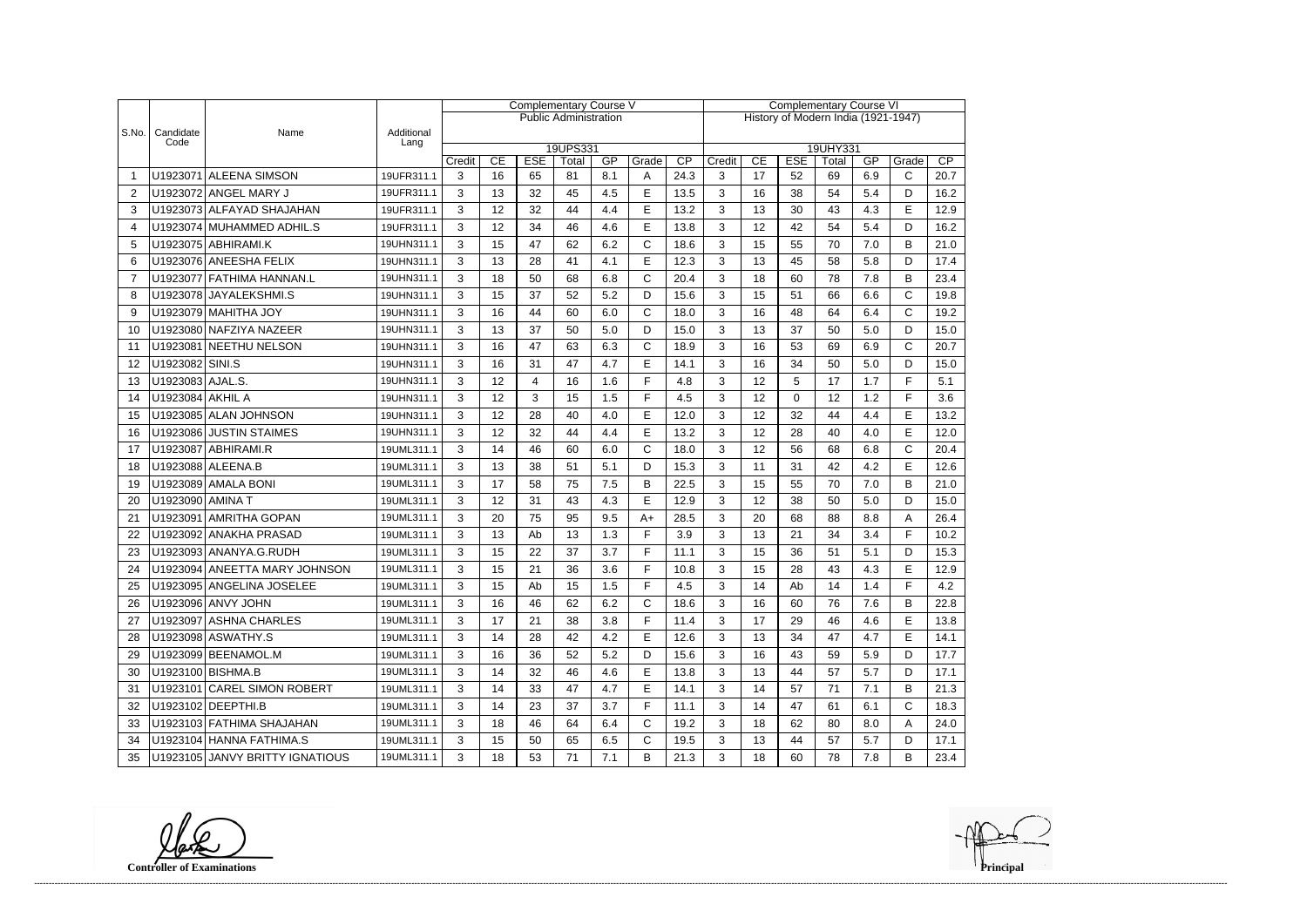|       |                    |                           |                    | <b>Complementary Course V</b> |    |                |                              |     |              |                                     | <b>Complementary Course VI</b> |    |                |                   |     |              |      |  |
|-------|--------------------|---------------------------|--------------------|-------------------------------|----|----------------|------------------------------|-----|--------------|-------------------------------------|--------------------------------|----|----------------|-------------------|-----|--------------|------|--|
|       |                    |                           |                    |                               |    |                | <b>Public Administration</b> |     |              | History of Modern India (1921-1947) |                                |    |                |                   |     |              |      |  |
| S.No. | Candidate<br>Code  | Name                      | Additional<br>Lang |                               |    |                |                              |     |              |                                     |                                |    |                |                   |     |              |      |  |
|       |                    |                           |                    | Credit                        | CE | <b>ESE</b>     | 19UPS331<br>Total            | GP  | Grade        | $\overline{CP}$                     | Credit                         | CE | <b>ESE</b>     | 19UHY331<br>Total | GP  | Grade        | CP   |  |
| 36    |                    | U1923106 JINCY JOY        | 19UML311.1         | 3                             | 16 | 50             | 66                           | 6.6 | $\mathsf{C}$ | 19.8                                | 3                              | 16 | 46             | 62                | 6.2 | $\mathsf{C}$ | 18.6 |  |
| 37    |                    | U1923107 JOSHNA JOSEPH    | 19UML311.1         | 3                             | 14 | 28             | 42                           | 4.2 | E            | 12.6                                | 3                              | 13 | 23             | 36                | 3.6 | F            | 10.8 |  |
| 38    |                    | U1923108 KEERTHANA K      | 19UML311.1         | 3                             | 18 | 44             | 62                           | 6.2 | C            | 18.6                                | 3                              | 18 | 55             | 73                | 7.3 | B            | 21.9 |  |
| 39    | U1923109 MEGHA J   |                           | 19UML311.1         | 3                             | 12 | 16             | 28                           | 2.8 | F.           | 8.4                                 | 3                              | 11 | 18             | 29                | 2.9 | F.           | 8.7  |  |
| 40    |                    | U1923110 MERLIN VITUS     | 19UML311.1         | 3                             | 17 | 51             | 68                           | 6.8 | C            | 20.4                                | 3                              | 16 | 61             | 77                | 7.7 | B            | 23.1 |  |
| 41    |                    | U1923111 NAJIYA S         | 19UML311.1         | 3                             | 18 | 60             | 78                           | 7.8 | B            | 23.4                                | 3                              | 18 | 60             | 78                | 7.8 | B            | 23.4 |  |
| 42    | U1923112 NAVYA S   |                           | 19UML311.1         | 3                             | 15 | 40             | 55                           | 5.5 | D            | 16.5                                | 3                              | 14 | 41             | 55                | 5.5 | D            | 16.5 |  |
| 43    | U1923113 PINKY.J   |                           | 19UML311.1         | 3                             | 17 | 28             | 45                           | 4.5 | E            | 13.5                                | 3                              | 17 | 47             | 64                | 6.4 | C            | 19.2 |  |
| 44    |                    | U1923114 RENJANA RENJAN   | 19UML311.1         | 3                             | 16 | 60             | 76                           | 7.6 | B            | 22.8                                | 3                              | 16 | 48             | 64                | 6.4 | $\mathsf{C}$ | 19.2 |  |
| 45    |                    | U1923115 RESHMI.G         | 19UML311.1         | 3                             | 16 | 60             | 76                           | 7.6 | B            | 22.8                                | 3                              | 16 | 60             | 76                | 7.6 | B            | 22.8 |  |
| 46    |                    | U1923116 SALEENA.F        | 19UML311.1         | 3                             | 14 | 31             | 45                           | 4.5 | E            | 13.5                                | 3                              | 13 | 28             | 41                | 4.1 | E            | 12.3 |  |
| 47    |                    | U1923117 SANDRA JOSE      | 19UML311.1         | 3                             | 13 | 13             | 26                           | 2.6 | F.           | 7.8                                 | 3                              | 13 | 28             | 41                | 4.1 | E            | 12.3 |  |
| 48    |                    | U1923118 SHEENA NEPOLEAN  | 19UML311.1         | 3                             | 14 | 28             | 42                           | 4.2 | E            | 12.6                                | 3                              | 14 | 22             | 36                | 3.6 | F            | 10.8 |  |
| 49    | U1923119 SHEMA J   |                           | 19UML311.1         | 3                             | 17 | 51             | 68                           | 6.8 | $\mathsf{C}$ | 20.4                                | 3                              | 17 | 48             | 65                | 6.5 | $\mathsf{C}$ | 19.5 |  |
| 50    |                    | U1923120 SONIA CHACKO     | 19UML311.1         | 3                             | 17 | 60             | 77                           | 7.7 | B            | 23.1                                | 3                              | 16 | 62             | 78                | 7.8 | B            | 23.4 |  |
| 51    | U1923121 SRUTHI    |                           | 19UML311.1         | 3                             | 17 | 56             | 73                           | 7.3 | B            | 21.9                                | 3                              | 17 | 51             | 68                | 6.8 | $\mathsf{C}$ | 20.4 |  |
| 52    |                    | U1923123 VIMALA.V         | 19UML311.1         | 3                             | 15 | 37             | 52                           | 5.2 | D            | 15.6                                | 3                              | 15 | 59             | 74                | 7.4 | B            | 22.2 |  |
| 53    |                    | U1923124 AADARSH R PILLAI | 19UML311.1         | 3                             | 14 | 16             | 30                           | 3.0 | F.           | 9.0                                 | 3                              | 14 | 10             | 24                | 2.4 | F.           | 7.2  |  |
| 54    |                    | U1923126 AKHIL RAMESH     | 19UML311.1         | 3                             | 14 | 30             | 44                           | 4.4 | E            | 13.2                                | 3                              | 14 | 34             | 48                | 4.8 | E            | 14.4 |  |
| 55    | U1923127 ANAND B   |                           | 19UML311.1         | 3                             | 14 | 38             | 52                           | 5.2 | D            | 15.6                                | 3                              | 14 | 54             | 68                | 6.8 | C            | 20.4 |  |
| 56    |                    | U1923128 ANUSH ALEX       | 19UML311.1         | 3                             | 18 | 68             | 86                           | 8.6 | Α            | 25.8                                | 3                              | 18 | 61             | 79                | 7.9 | B            | 23.7 |  |
| 57    | U1923129 BIJITH.B  |                           | 19UML311.1         | 3                             | 12 | 11             | 23                           | 2.3 | F.           | 6.9                                 | 3                              | 12 | 17             | 29                | 2.9 | F            | 8.7  |  |
| 58    |                    | U1923130 JAGAN L PANICKAR | 19UML311.1         | 3                             | 12 | 3              | 15                           | 1.5 | F            | 4.5                                 | 3                              | 12 | 1              | 13                | 1.3 | F            | 3.9  |  |
| 59    | U1923131 KEVIN Y   |                           | 19UML311.1         | 3                             | 10 | 36             | 46                           | 4.6 | E            | 13.8                                | 3                              | 11 | 47             | 58                | 5.8 | D            | 17.4 |  |
| 60    | U1923132 LENIN J   |                           | 19UML311.1         | 3                             | 14 | 34             | 48                           | 4.8 | E            | 14.4                                | 3                              | 14 | 35             | 49                | 4.9 | F            | 14.7 |  |
| 61    |                    | U1923133 MADHAN.S.KUMAR   | 19UML311.1         | 3                             | 11 | Ab             | 11                           | 1.1 | F            | 3.3                                 | 3                              | 11 | Ab             | 11                | 1.1 | F            | 3.3  |  |
| 62    |                    | U1923134 MIDHUN LAL       | 19UML311.1         | 3                             | 13 | 18             | 31                           | 3.1 | F.           | 9.3                                 | 3                              | 13 | 43             | 56                | 5.6 | D            | 16.8 |  |
| 63    |                    | U1923135 PRASANTH O S     | 19UML311.1         | 3                             | 11 | 20             | 31                           | 3.1 | F.           | 9.3                                 | 3                              | 11 | 29             | 40                | 4.0 | E            | 12.0 |  |
| 64    |                    | U1923136 ROSHAN B         | 19UML311.1         | 3                             | 11 | 51             | 62                           | 6.2 | $\mathsf{C}$ | 18.6                                | 3                              | 11 | 50             | 61                | 6.1 | $\mathsf{C}$ | 18.3 |  |
| 65    |                    | U1923137 ROSHIN R         | 19UML311.1         | 3                             | 12 | $\overline{7}$ | 19                           | 1.9 | F            | 5.7                                 | 3                              | 12 | $\overline{2}$ | 14                | 1.4 | F.           | 4.2  |  |
| 66    |                    | U1923138 SABARINATH J     | 19UML311.1         | 3                             | 12 | 18             | 30                           | 3.0 | F.           | 9.0                                 | 3                              | 12 | 34             | 46                | 4.6 | E            | 13.8 |  |
| 67    | U1923139 SHIJO.S   |                           | 19UML311.1         | 3                             | 14 | 28             | 42                           | 4.2 | Е            | 12.6                                | 3                              | 14 | 37             | 51                | 5.1 | D            | 15.3 |  |
| 68    | U1923140 SIBIN.P.S |                           | 19UML311.1         | 3                             | 13 | $\overline{2}$ | 15                           | 1.5 | F            | 4.5                                 | 3                              | 12 | 0              | 12                | 1.2 | F            | 3.6  |  |
| 69    |                    | U1923141 SUJITHLAL M      | 19UML311.1         | 3                             | 12 | 13             | 25                           | 2.5 | F.           | $7.5\,$                             | 3                              | 12 | $\overline{7}$ | 19                | 1.9 | F            | 5.7  |  |

**Controller of Examinations Principal**

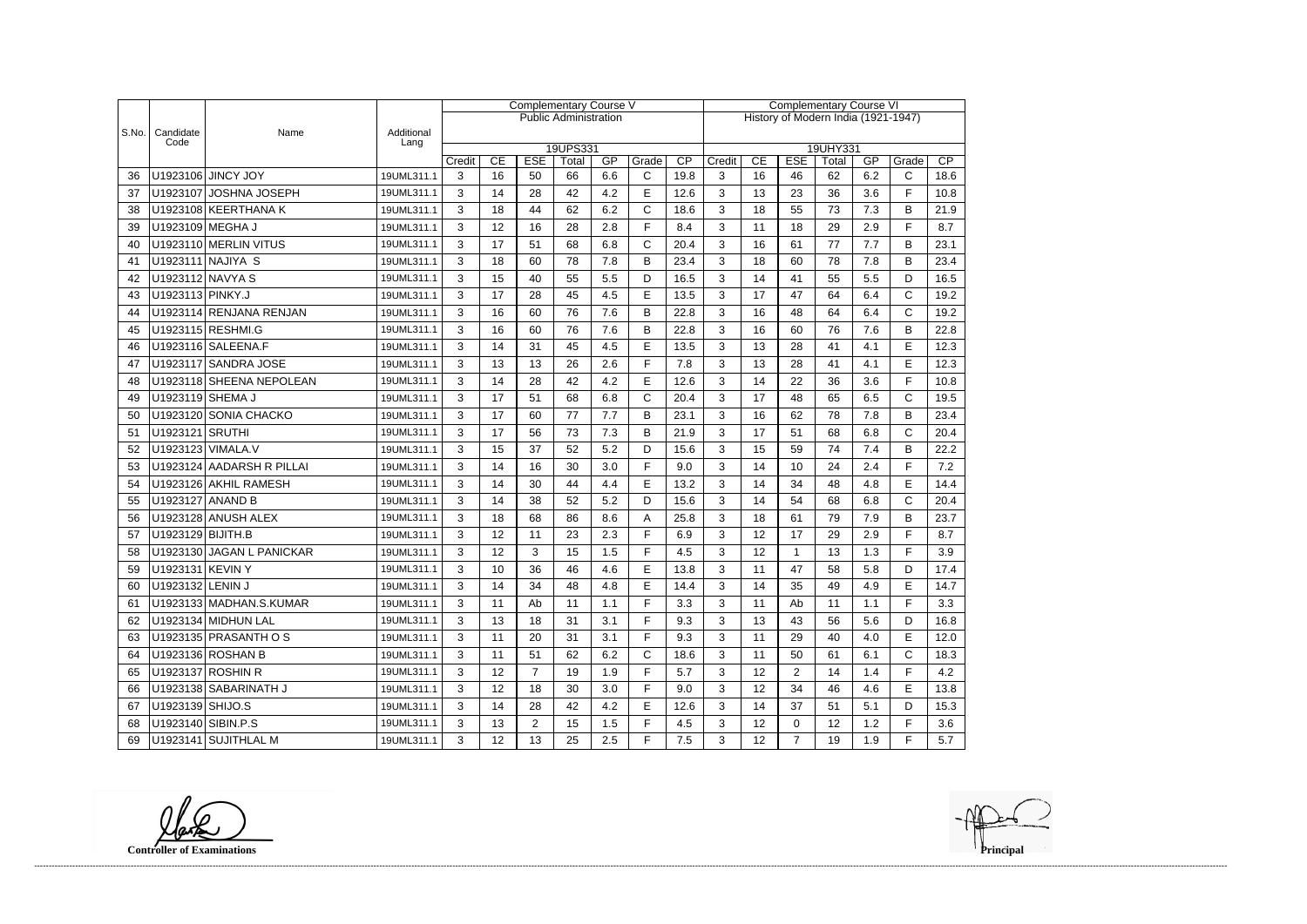|                |                   |                                 |                    | Language Course VII |    |                |       |     |              |                 |                          |                          |              |               |  |
|----------------|-------------------|---------------------------------|--------------------|---------------------|----|----------------|-------|-----|--------------|-----------------|--------------------------|--------------------------|--------------|---------------|--|
|                |                   |                                 |                    |                     |    |                |       |     |              |                 |                          |                          |              | Result        |  |
| S.No.          | Candidate<br>Code | Name                            | Additional<br>Lang |                     |    |                |       |     |              |                 | Total                    | <b>SCPA</b>              | Grade        |               |  |
|                |                   |                                 |                    | Credit              | CE | <b>ESE</b>     | Total | GP  | Grade        | $\overline{CP}$ |                          |                          |              |               |  |
| -1             | U1923071          | <b>ALEENA SIMSON</b>            | 19UFR311.1         | 4                   | 16 | 67             | 83    | 8.3 | A            | 33.2            | 155.4                    | 7.40                     | B            | PASSED        |  |
| 2              |                   | U1923072 ANGEL MARY J           | 19UFR311.1         | 4                   | 14 | 45             | 59    | 5.9 | D            | 23.6            | 116.0                    | 5.52                     | D            | <b>PASSED</b> |  |
| 3              |                   | U1923073 ALFAYAD SHAJAHAN       | 19UFR311.1         | 4                   | 12 | 19             | 31    | 3.1 | F            | 12.4            | $\blacksquare$           |                          | F            | <b>FAILED</b> |  |
| 4              |                   | U1923074 MUHAMMED ADHIL.S       | 19UFR311.1         | 4                   | 12 | 21             | 33    | 3.3 | F            | 13.2            | $\mathbf{r}$             |                          | F            | <b>FAILED</b> |  |
| 5              |                   | U1923075 ABHIRAMI.K             | 19UHN311.1         | 4                   | 17 | 61             | 78    | 7.8 | B            | 31.2            | 152.8                    | 7.28                     | B            | <b>PASSED</b> |  |
| 6              |                   | U1923076 ANEESHA FELIX          | 19UHN311.1         | 4                   | 15 | 18             | 33    | 3.3 | F            | 13.2            |                          |                          | F            | <b>FAILED</b> |  |
| $\overline{7}$ |                   | U1923077 FATHIMA HANNAN.L       | 19UHN311.1         | 4                   | 18 | 53             | 71    | 7.1 | B            | 28.4            | 154.8                    | 7.37                     | B            | <b>PASSED</b> |  |
| 8              |                   | U1923078 JAYALEKSHMI.S          | 19UHN311.1         | 4                   | 15 | 49             | 64    | 6.4 | C            | 25.6            | 126.0                    | 6.00                     | C            | <b>PASSED</b> |  |
| 9              |                   | U1923079 MAHITHA JOY            | 19UHN311.1         | 4                   | 16 | 41             | 57    | 5.7 | D            | 22.8            | 136.5                    | 6.50                     | $\mathsf{C}$ | PASSED        |  |
| 10             |                   | U1923080 NAFZIYA NAZEER         | 19UHN311.1         | 4                   | 16 | 51             | 67    | 6.7 | C            | 26.8            | 125.8                    | 5.99                     | D            | PASSED        |  |
| 11             | U1923081          | NEETHU NELSON                   | 19UHN311.1         | 4                   | 16 | 42             | 58    | 5.8 | D            | 23.2            | $\blacksquare$           | $\blacksquare$           | F            | <b>FAILED</b> |  |
| 12             | U1923082 SINI.S   |                                 | 19UHN311.1         | 4                   | 13 | 19             | 32    | 3.2 | F            | 12.8            | $\blacksquare$           | $\blacksquare$           | F            | <b>FAILED</b> |  |
| 13             | U1923083 AJAL.S.  |                                 | 19UHN311.1         | 4                   | 10 | 1              | 11    | 1.1 | F            | 4.4             | $\overline{\phantom{a}}$ |                          | F            | <b>FAILED</b> |  |
| 14             | U1923084 AKHIL A  |                                 | 19UHN311.1         | 4                   | 10 | 0              | 10    | 1.0 | F            | 4.0             | $\mathbf{r}$             |                          | F            | <b>FAILED</b> |  |
| 15             |                   | U1923085 ALAN JOHNSON           | 19UHN311.1         | 4                   | 10 | 4              | 14    | 1.4 | F            | 5.6             | $\sim$                   | $\blacksquare$           | F            | <b>FAILED</b> |  |
| 16             |                   | U1923086 JUSTIN STAIMES         | 19UHN311.1         | 4                   | 10 | 6              | 16    | 1.6 | F            | 6.4             |                          |                          | F            | <b>FAILED</b> |  |
| 17             |                   | U1923087 ABHIRAMI.R             | 19UML311.1         | 4                   | 18 | 39             | 57    | 5.7 | D            | 22.8            | $\blacksquare$           |                          | F            | <b>FAILED</b> |  |
| 18             |                   | U1923088 ALEENA.B               | 19UML311.1         | 4                   | 18 | 12             | 30    | 3.0 | F            | 12.0            | $\blacksquare$           | $\overline{\phantom{a}}$ | F            | <b>FAILED</b> |  |
| 19             |                   | U1923089 AMALA BONI             | 19UML311.1         | $\overline{4}$      | 19 | 46             | 65    | 6.5 | $\mathsf C$  | 26.0            | 151.5                    | 7.21                     | B            | PASSED        |  |
| 20             | U1923090 AMINA T  |                                 | 19UML311.1         | 4                   | 18 | 40             | 58    | 5.8 | D            | 23.2            | 129.4                    | 6.16                     | $\mathsf{C}$ | PASSED        |  |
| 21             | U1923091          | <b>AMRITHA GOPAN</b>            | 19UML311.1         | 4                   | 18 | 64             | 82    | 8.2 | Α            | 32.8            | 189.9                    | 9.04                     | $A+$         | PASSED        |  |
| 22             |                   | U1923092 ANAKHA PRASAD          | 19UML311.1         | 4                   | 19 | Ab             | 19    | 1.9 | F            | 7.6             | $\blacksquare$           | $\overline{a}$           | F            | <b>FAILED</b> |  |
| 23             |                   | U1923093 ANANYA.G.RUDH          | 19UML311.1         | 4                   | 18 | 45             | 63    | 6.3 | C            | 25.2            | $\blacksquare$           | $\blacksquare$           | F            | <b>FAILED</b> |  |
| 24             |                   | U1923094 ANEETTA MARY JOHNSON   | 19UML311.1         | 4                   | 18 | 32             | 50    | 5.0 | D            | 20.0            | $\blacksquare$           |                          | F            | <b>FAILED</b> |  |
| 25             |                   | U1923095 ANGELINA JOSELEE       | 19UML311.1         | 4                   | 19 | $\overline{7}$ | 26    | 2.6 | F            | 10.4            | $\sim$                   | $\sim$                   | F            | FAILED        |  |
| 26             |                   | U1923096 ANVY JOHN              | 19UML311.1         | 4                   | 18 | 48             | 66    | 6.6 | $\mathsf{C}$ | 26.4            | 143.0                    | 6.81                     | C            | <b>PASSED</b> |  |
| 27             |                   | U1923097 ASHNA CHARLES          | 19UML311.1         | 4                   | 19 | 33             | 52    | 5.2 | D            | 20.8            | $\blacksquare$           | $\blacksquare$           | F            | <b>FAILED</b> |  |
| 28             |                   | U1923098 ASWATHY.S              | 19UML311.1         | 4                   | 18 | 32             | 50    | 5.0 | D            | 20.0            | $\sim$                   | $\blacksquare$           | F            | <b>FAILED</b> |  |
| 29             |                   | U1923099 BEENAMOL.M             | 19UML311.1         | 4                   | 19 | 38             | 57    | 5.7 | D            | 22.8            | 108.5                    | 5.17                     | D            | PASSED        |  |
| 30             |                   | U1923100 BISHMA.B               | 19UML311.1         | 4                   | 18 | 39             | 57    | 5.7 | D            | 22.8            | 105.2                    | 5.01                     | D            | PASSED        |  |
| 31             |                   | U1923101 CAREL SIMON ROBERT     | 19UML311.1         | 4                   | 19 | 38             | 57    | 5.7 | D            | 22.8            | 118.7                    | 5.65                     | D            | PASSED        |  |
| 32             |                   | U1923102 DEEPTHI.B              | 19UML311.1         | 4                   | 19 | 42             | 61    | 6.1 | C            | 24.4            | $\sim$                   | $\omega$                 | F            | <b>FAILED</b> |  |
| 33             |                   | U1923103 FATHIMA SHAJAHAN       | 19UML311.1         | 4                   | 18 | 29             | 47    | 4.7 | E.           | 18.8            | 148.3                    | 7.06                     | В            | PASSED        |  |
| 34             |                   | U1923104 HANNA FATHIMA.S        | 19UML311.1         | 4                   | 18 | 41             | 59    | 5.9 | D            | 23.6            | 133.8                    | 6.37                     | C            | <b>PASSED</b> |  |
| 35             |                   | U1923105 JANVY BRITTY IGNATIOUS | 19UML311.1         | 4                   | 18 | 50             | 68    | 6.8 | $\mathsf{C}$ | 27.2            | 155.6                    | 7.41                     | B            | <b>PASSED</b> |  |

**Controller of Examinations**